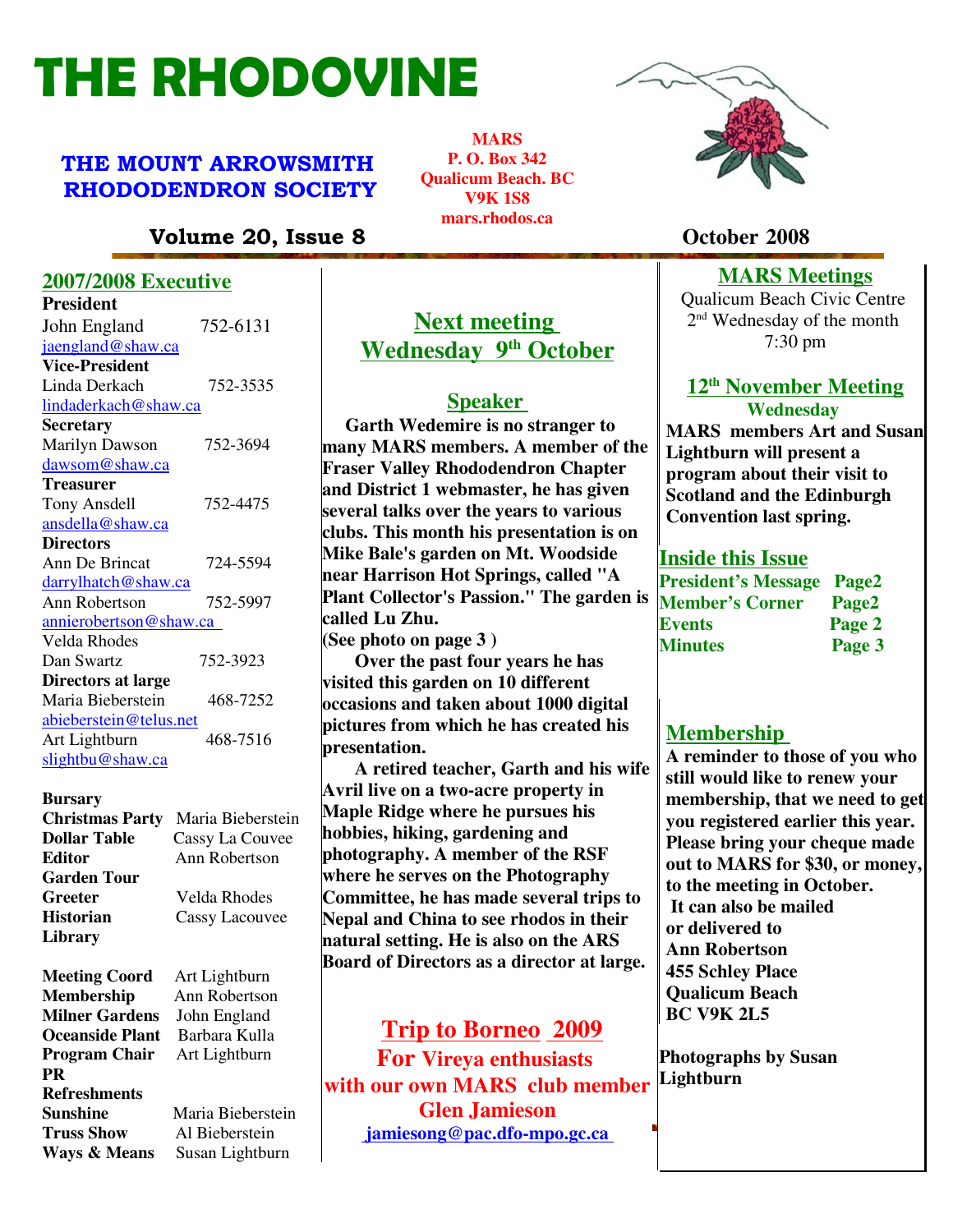# **President's Message**

Best wishes from Perth, Western Australia, we are having a wonderful experience of life down under. John (& Arlene).

# **Member's Corner**



### **Welcome New members Dougal and Shirley Meekison October's prize**

The special rhodo for the draw is Inkspot, one of those sought-after but hard to find plants. Described as pink to lavender, this hybrid comes from irroratum 'Spatter Paint' x Purple Splendour. Last month's special rhodo, a Ken Gibson hybrid, was won by Tony Ansdell.

# **Time to Pot Pot Pot,**

Remember when you are cleaning up that we need all your extra shrubs trees and perennials for the oceanside Plant Sale in the Spring.

#### **Phytophora**

A disease called Phytophthora that has become a large issue in England, and now in the West Coast of USA. Phytophthora affects a number of plants , including rhododendrons. The disease is being referred to as SODS(Sudden Oak Death Syndrome) in America, but it also greatly affects rhododendrons. The actions taken so far are limited to containment, but it has already reached BC. Art Lightburn. (More information to follow)

#### **EVENTS**

# **Milner Christmas Magic Dec 5 – 7, 12 – 14, and 18 – 21**,

at 5:00p.m. to 8:30 p.m. If you would like to hang lights, donate an item for the Silent Auction, or volunteer for the event, please call 250-752-8573 extension 226.

#### **TEA ROOM NEWS**

**Tanya Lester will give Tea Leaf readings** Friday, October 3rd in the Tea Room 11:00 am until about 3:30. \$27.50 for 20 minute session A light meal included soup, herb & cheese scone with tea. **High Tea** Saturday, October 4th and Sunday, October 5th for members and volunteers sandwiches, scone with Devon Cream,sweets & tea for 15.95. **Murder Mystery High Teas.**

. Reservations are required for all of the above and Please phone Carol 250 752 8573 local 224 and leave a message or carol.milnergardens@shaw.ca mailto:carol.milnergardens@shaw.ca



Our Speaker Garth will talk about this Garden)  **Zu Lhu Garden**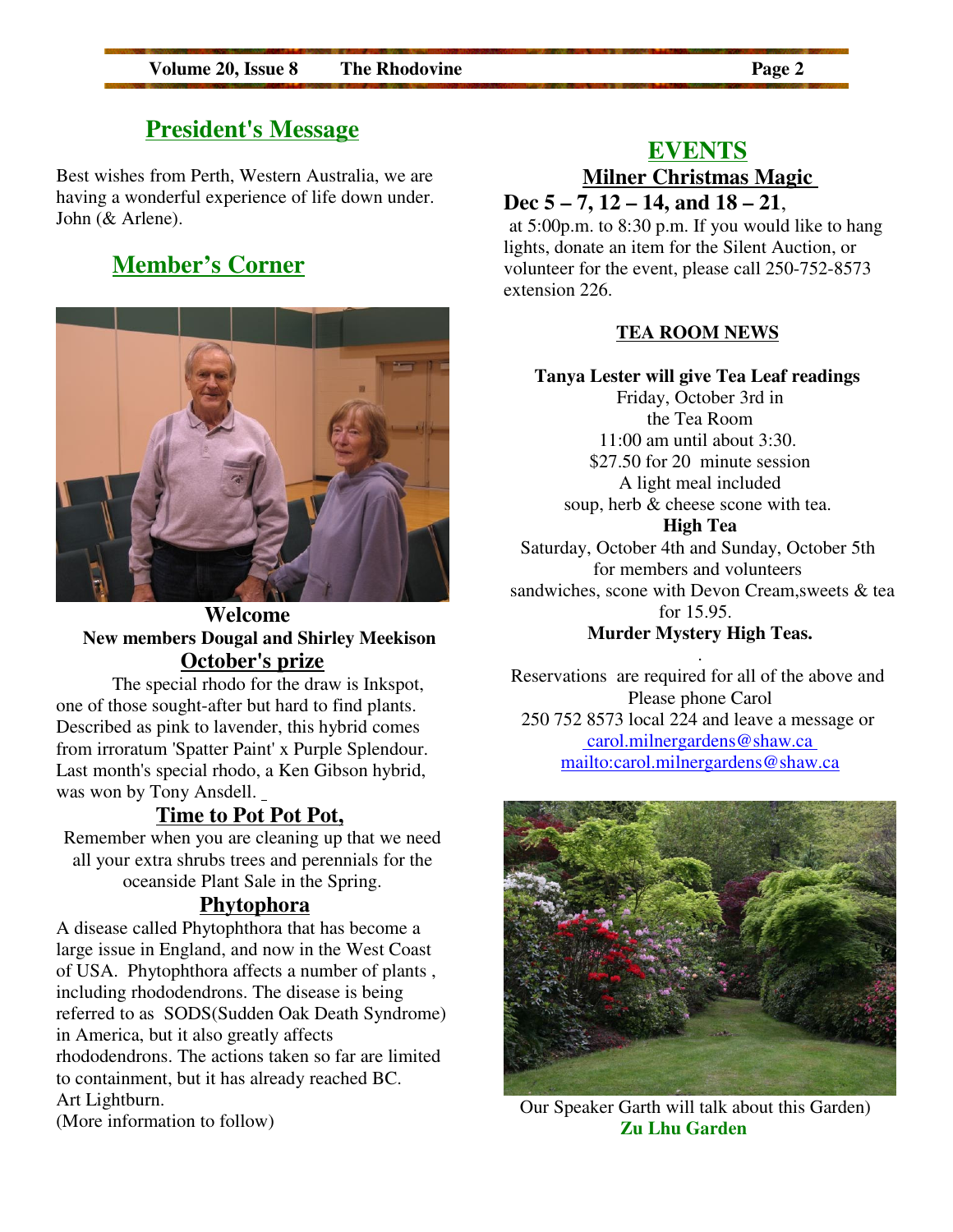# **General Meeting Minutes**

 **7:30 pm. at Q.B. Civic Centre.** 

**NEW MEMBERS Dougal and Shirley Meekison. VISITED by associate member Paul Lawry from Nanaimo RS**

**MINUTES: The last general meeting was in May and minutes were published in the June Rhodovine. They were passed as read.**

**BUSINESS ARISING: John England announced that next year is MARS 20th anniversary and a special dinner is planned. He asked for suggestions from the membership as to time and place.** 

 **CORRESPONDENCE: B.C. Council of Gardens October Bulletin, ARS Rhodo of the Year poster, CD Rom on rhododendrons** 

**REFRESHMENTS: Marilyn Dawson**

**TREASURER'S REPORT: Tony Ansdell's reported total expenses for August were \$139.05 , including District Meeting Expenses to Vancouver. MARS has received an ARS grant of \$1500 for a species propagation facility and, after bank expenses were deducted, 1468.50 was deposited in the Grant Fund in its own ING account. He has also opened a "Gaming Account" in case MARS received funds from the application to BC 150. As well, he has paid for the storage locker for two months, reserved the Parksville Curling Club for the 2009 Truss Show on April 18 and booked Rotary Hall for our annual Christmas party on Dec. 10. In booking space at the Civic Centre, he said the February meeting will have to be held on Thursday Feb. 12 because Wednesday is not available.** 

**WAYS AND MEANS: Susan Lightburn listed the raffle prizes: Rhododendrons Lem's Best Orange, Fantastica and Ginny Gee. The door prize was a Ken Gibson cross.**

**NEW BUSINESS: 1. John England stressed there were several vacancies that needed to be filled: Refreshments, Library, Bursary, Program Chair, Publicity and Membership. By the meeting's end, four spots had been filled; Anne Gutsche, refreshments, Glen Jamieson, bursary, Arlene Johnstone, library and Marilyn Dawson, publicity. Still needed are program and membership chairs. 2. John England reminded membership of MARS' special dates: Truss Show April 18, Oceanside sale at Coombs April 25 and 26, Garden Tour, May 9 and 10. The Christmas Part is Dec. 10. 3. Milner's annual fall sale is Sept. 27 and 28, although members can buy on Sept. 26 from 5-7 pm.** 

**4. The ARS convention will be held in Everett, Washington next April and MARS will contribute \$400 to one first-time attendee.** 

**5. John England asked for a volunteer to identify local nurseries that carry species for ARS District One. Marilyn Dawson agreed to do it.**

**6. Terry Richmond has placed his research on soil structure and organic fertilizer in the library for members to enjoy.**

**7. ARS Rhodos of the Year for 2011 have been announced: for the northwest they are: Lem's Cameo, elepidote; Bob's Blue, lepidote; luteum, deciduous azalea; Rosebud, evergreen azalea. GUEST SPEAKER was Bill McMilllan of Victoria whose long association with rhododendrons made him an ideal candidate for covering the basics of hybrids and species.** 

**MEETING ADJOURNED AT: 9:20 pm John England, President Marilyn Dawson, Secretary**



**President John and Secretary Marilyn working out the details.**